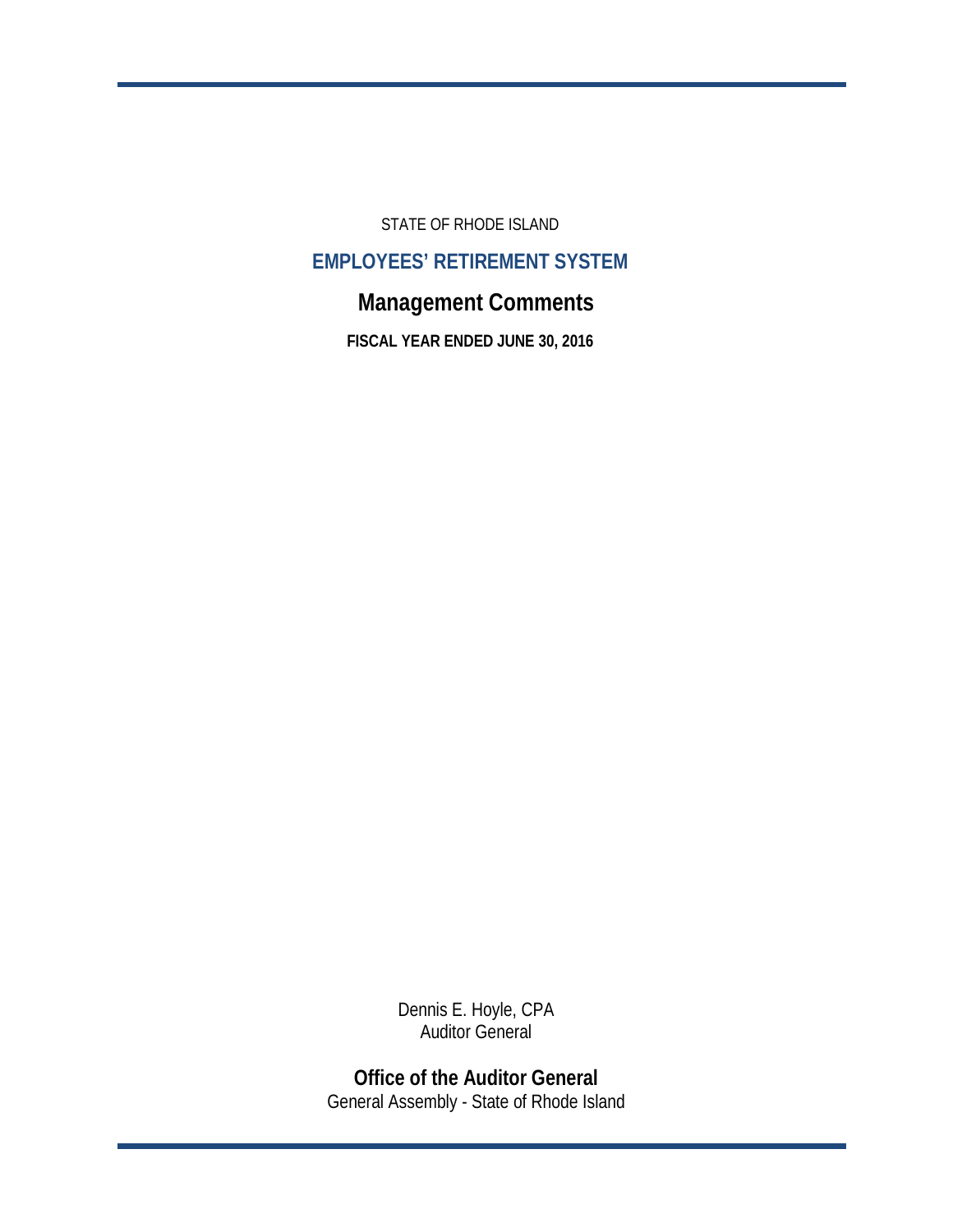

Office of the Auditor General

State of Rhode Island and Providence Plantations - General Assembly **Dennis E. Hoyle, CPA - Auditor General**

> 33 Broad Street • Suite 201 • Providence, RI • 02903-4177 tel: 401.222.2435 · fax: 401.222.2111

oag.ri.gov

June 16, 2017

### JOINT COMMITTEE ON LEGISLATIVE SERVICES:

SPEAKER Nicholas A. Mattiello, Chairman

Senator Dominick J. Ruggerio Senator Dennis L. Algiere Representative K. Joseph Shekarchi Representative Patricia L. Morgan

#### BOARD OF THE EMPLOYEES' RETIREMENT SYSTEM OF RHODE ISLAND:

We have audited the financial statements of the Employees' Retirement System of the State of Rhode Island (the "System") for the year ended June 30, 2016 and have issued our report thereon dated January 20, 2016.

The System's financial statements and our independent auditor's report thereon are included in a separate audit report entitled *STATE OF RHODE ISLAND EMPLOYEES' RETIREMENT SYSTEM - FISCAL YEAR ENDED JUNE 30, 2016.* In accordance with *Government Auditing Standards*, we have also prepared a report, which is included therein on our consideration of the System's internal control over financial reporting and our tests of its compliance with certain provisions of laws, regulations and contracts. We reported no matters deemed significant deficiencies or material weaknesses in internal control or material noncompliance.

We report various matters included herein as management comments which include recommendations to enhance internal control or result in other operational efficiencies.

Sincerely,

Dennis E. Hoyle, CPA Auditor General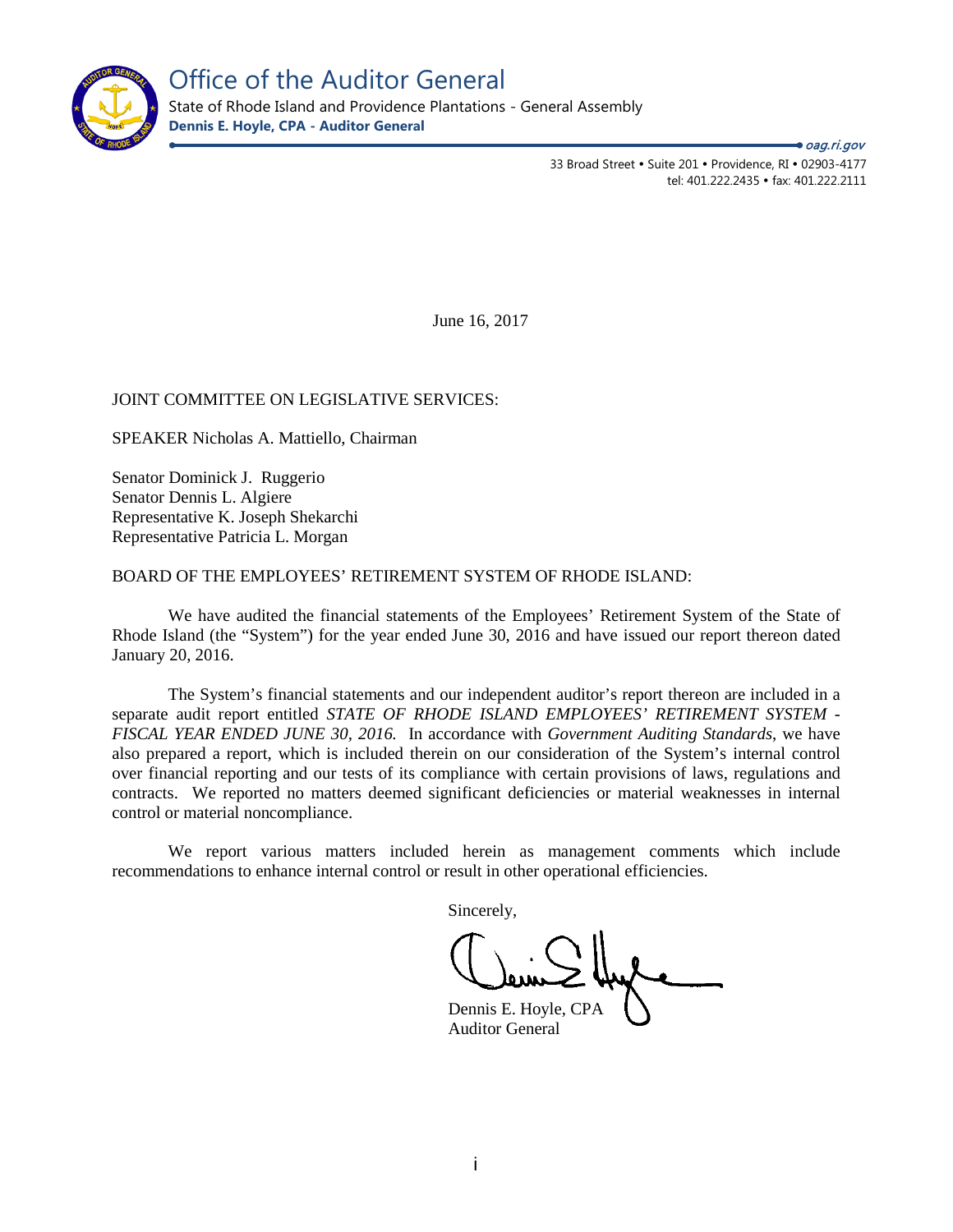# **EMPLOYEES' RETIREMENT SYSTEM OF THE STATE OF RHODE ISLAND**

# FISCAL YEAR ENDED JUNE 30, 2016

# **TABLE OF CONTENTS**

# **Page**

# **MANAGEMENT COMMENTS**

| Ensure Adequate Resources Are Committed to Meeting the System's Critical<br>Accounting, Financial Reporting, and Participating Employer |
|-----------------------------------------------------------------------------------------------------------------------------------------|
|                                                                                                                                         |
| Seek Formal Internal Revenue Service Determination of the Qualifying Status                                                             |
|                                                                                                                                         |
| Complete Implementation of the Information Technology Governance and Strategic Plan  8                                                  |
|                                                                                                                                         |
|                                                                                                                                         |
|                                                                                                                                         |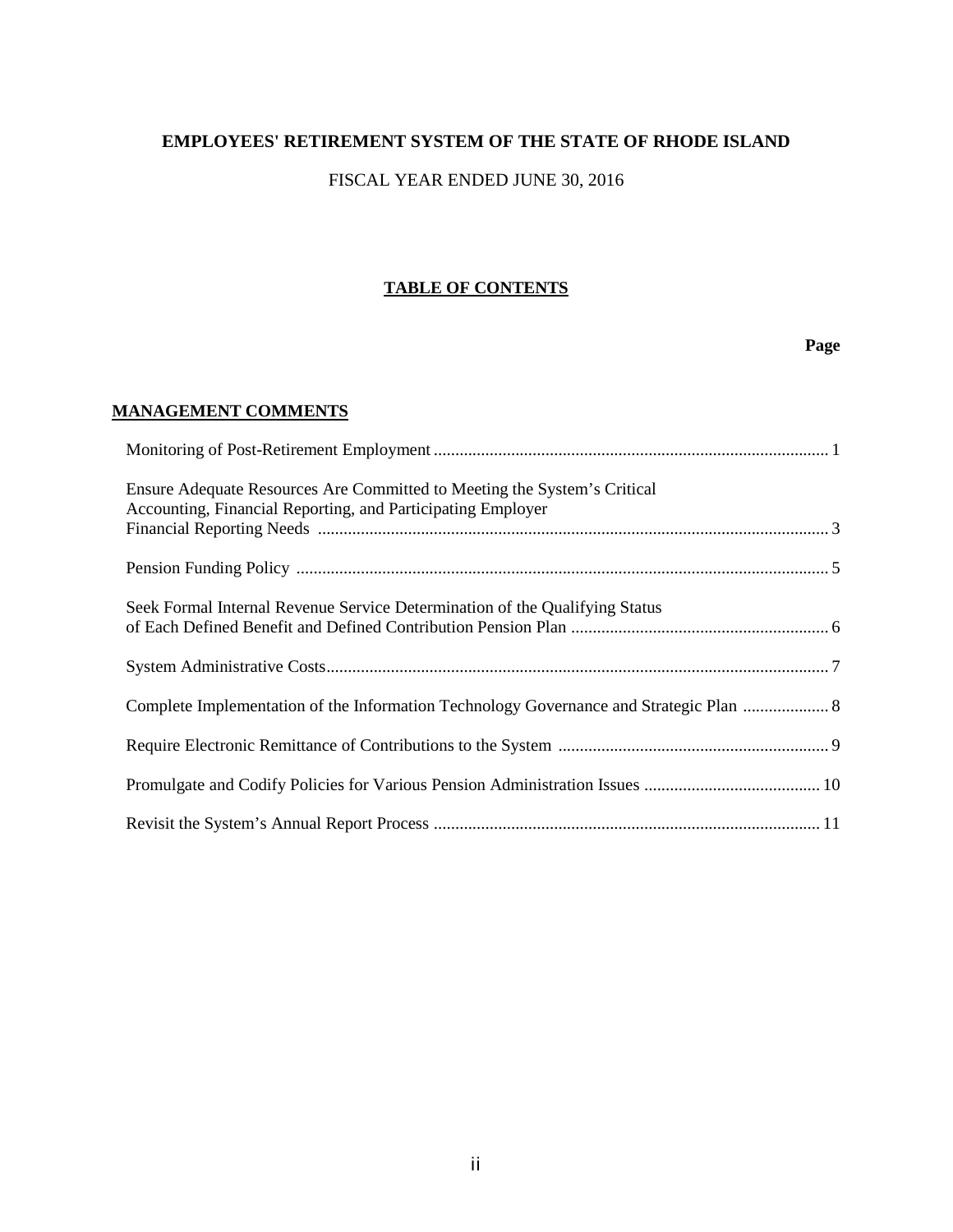# **Management Comment 2016-1**

### **MONITORING OF POST-RETIREMENT EMPLOYEMENT**

During our prior and ongoing current year audits of the financial statements of the Employees' Retirement System of Rhode Island (ERSRI), we identified instances of noncompliance with limitations or prohibitions on post-retirement employment.

We acknowledge the inherent challenges in monitoring post-retirement employment since it is largely dependent on self-reporting by pensioners and their employers. We also acknowledge that ERSRI has made relevant information available on its website and is implementing a new functionality to facilitate retiree reporting of post-retirement earnings. Nonetheless, the General Laws include specific prohibitions and limitations that must be observed.

Specifically, an ERS plan retiree was retired from a local school district and was subsequently employed by the University of Rhode Island. Such employment is permitted for certain activities at the University; however, such earnings must not exceed \$15,000 in any calendar year. Actual earnings in each of the years since 2006 exceeded such limit. After we informed ERSRI staff of this noncompliance, the retiree's pension was suspended in an effort to recoup excess earnings estimated at \$59,000.

Another instance involved a local teacher member of ERS who also worked simultaneously as a state employee at the Department of Corrections with contributions to the ERS plan only from the teacher employment. When the member retired from his teaching position, he was allowed to collect his pension without reduction or modification and continue as an active state employee at the Department of Corrections. Such employment with the State is prohibited, by statute, for ERS retirees. This individual did seek guidance from ERSRI many years ago and was permitted to collect his pension and continue active employment with the Department of Corrections. Such permission appears at odds with current statutory provisions.

We share these instances in support of our recommendations that ERSRI further improve its education efforts and highlight awareness of the specific limitations on post-retirement employment, enhance monitoring and formalize policies that interpret and apply the laws governing post-retirement employment.

### **Monitoring of post-retirement employment**

Despite the requirement included in the General Laws that both the retiree (and URI employee) and subsequent employer have a reporting and monitoring obligation, this employee's earnings in excess of \$15,000 were not identified over an extended period of time. This led to the subsequent identification and quantification of an amount owed by the retiree to the System – a significant amount that resulted in subsequent suspension of the retiree's pension for approximately 18 months.

The employee did not periodically report post-retirement earnings from the University until recently when the noncompliance was identified through our audit. We were informed that the University monitors its separate payroll system (used for part-time employees, adjunct faculty, etc.) for this purpose but does not monitor employees paid through the State payroll system. This employee was paid through the State payroll system. In this instance, the University did not meet its employer monitoring and reporting responsibilities.

The University (as well as Rhode Island College and the Community College of Rhode Island) should enhance their monitoring processes and ensure all payroll sources are included in their monitoring efforts. Procedures should be implemented that identify those employees, which may be subject to the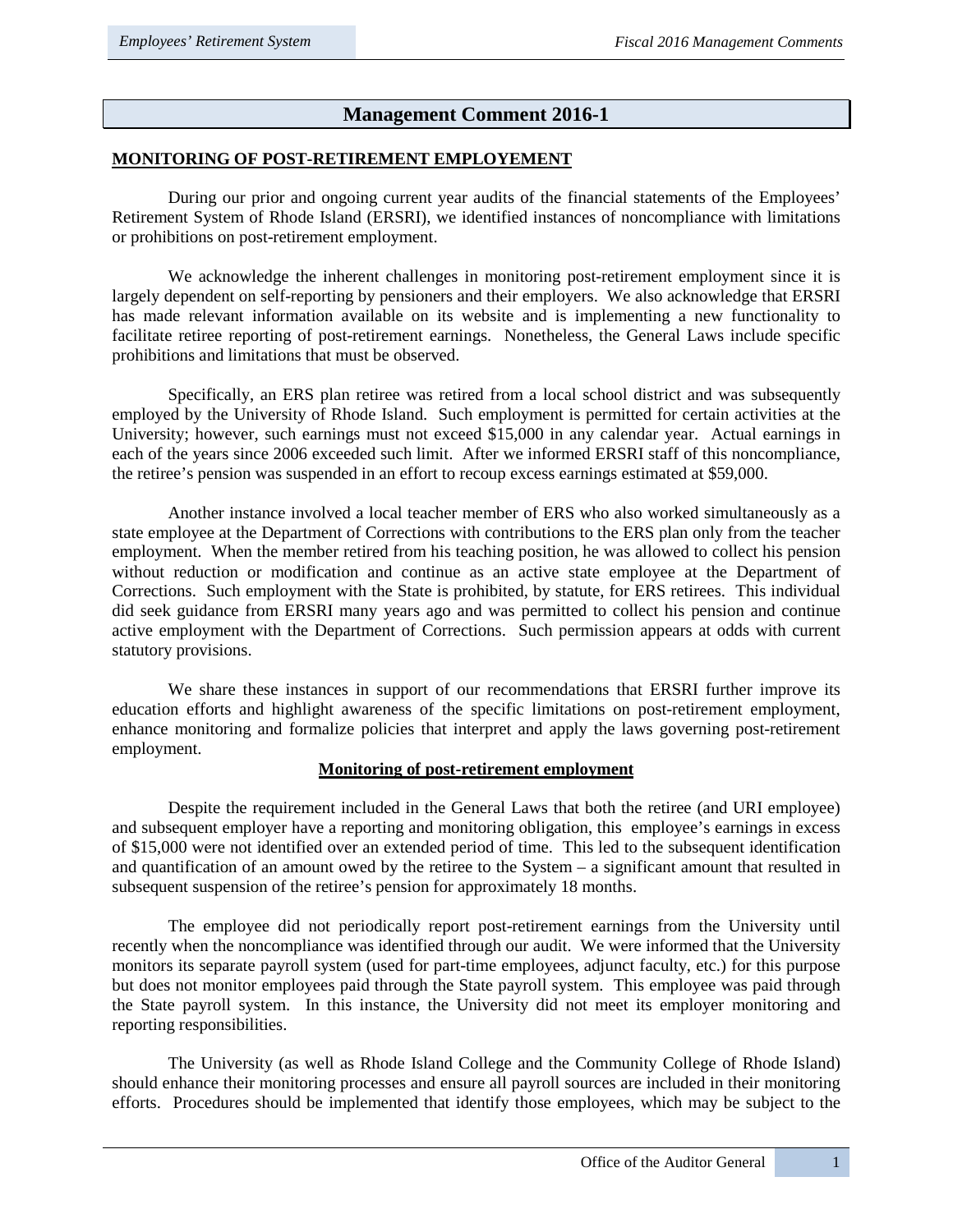post-retirement income limitations and reporting responsibilities at the time of hiring. Coding within the applicable payroll system could be implemented to flag or prevent earnings that approach the limit.

Additionally, ERSRI should periodically obtain state payroll information to perform its own monitoring of post-retirement employment and income limitations. Such review would have detected both instances that we have highlighted in this letter.

In an effort to ensure that retirees are aware of the prohibitions and limitations on certain types of post-retirement employment, we also recommend that ERSRI implement a process where members applying for retirement benefits, complete an affidavit indicating awareness of the limitations and prohibitions and the need to self-report when employed in those capacities.

### **Interpretation of amount deemed payable to ERSRI**

When the noncompliance with the post-retirement earnings limitation was discovered for the retiree employed at URI, the retiree retroactively completed the annual disclosure forms listing the actual earnings each calendar year. The amount determined to require reimbursement to the plan was calculated based on the amount of earnings in each calendar year in excess of \$15,000. An alternate, and we believe more appropriate interpretation, would determine the overpayment based on the monthly benefits paid which should have been suspended. The General Laws are unclear as to the specific remedy when earnings exceed \$15,000 annually; however, other sections of the law regarding post-retirement employment require suspension of the pension when engaging in non-permitted post-retirement employment.

Without trying to discern legislative intent, it is reasonable to assume that the intent was to limit such permitted earnings up to \$15,000 per year. The options from the pension fund perspective are to pay the benefit or suspend the benefit when the limit is exceeded. We find no support in the General Laws for the position that earnings over the \$15,000 limit shall be paid to the ERS fund. There is a difference in the calculation of the resulting overpayment amount depending upon how the law is interpreted and applied.

Ultimately, in the absence of specific guidance in the law, the ERSRI Board should develop and adopt formal written policies and procedures specific to these types of situations regarding how overpayments resulting from noncompliance are measured and collected.

Ideally, through enhanced and more timely monitoring as well as increased awareness and education, such overpayment amounts, if any, should be much less material and any needed collections or reimbursements would be less burdensome to the retiree.

#### RECOMMENDATIONS

- 2016-01a Promulgate policies and procedures, with ERSRI Board adoption, regarding how overpayments resulting from noncompliance with the limitations on postretirement employment are measured and collected. Revisit the interpretation of how amounts due back to the plan are calculated (e.g., suspension of benefits approach or excess earnings approach).
- 2016-01b Enhance education and highlight awareness on the specific limitations on postretirement employment for both employers and retirees. Require each employee applying for retirement benefits to complete an affidavit, which acknowledges awareness of the limitations and reporting responsibilities associated with specific types of post-retirement employment.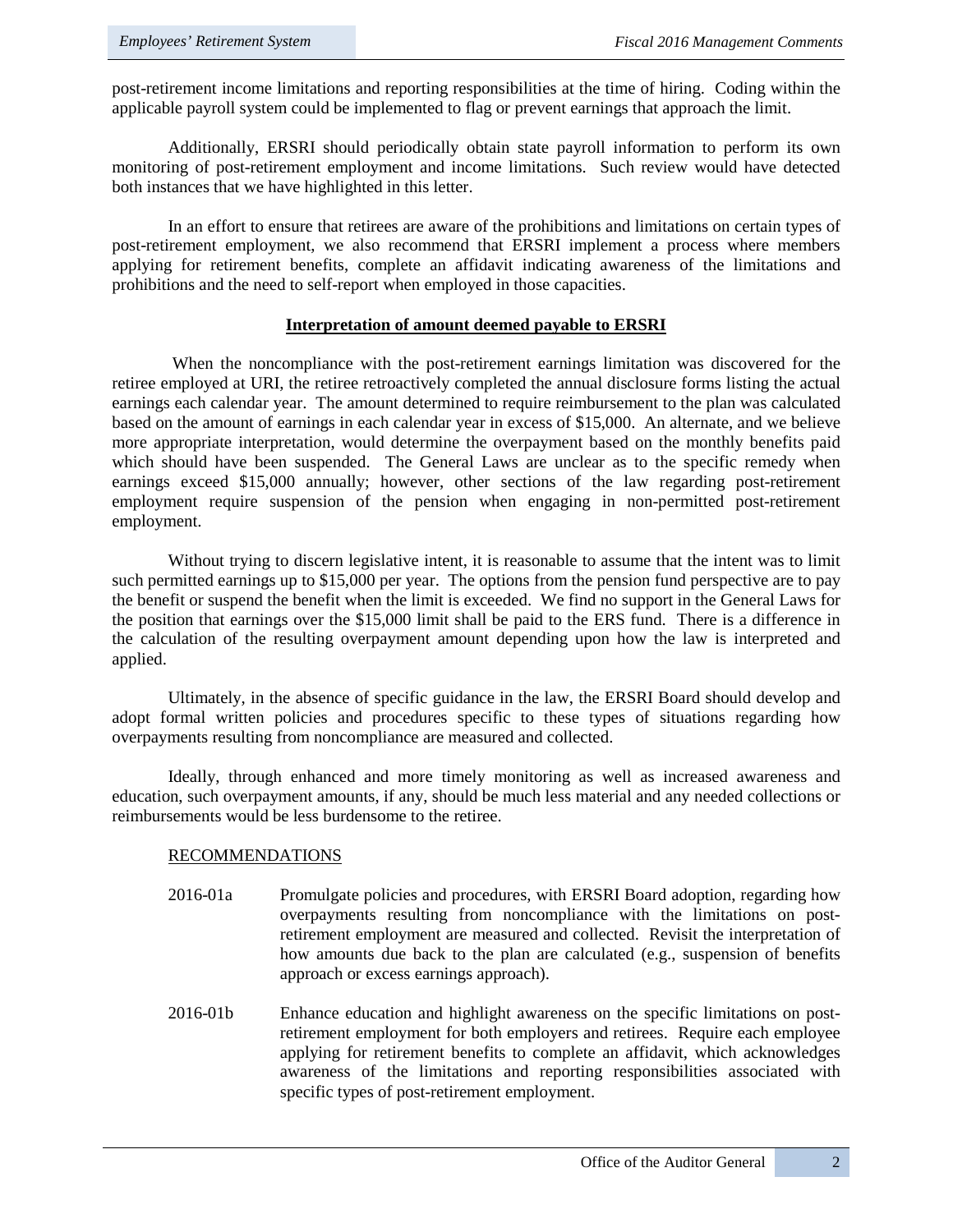2016-01c Enhance monitoring of post-retirement earnings. At a minimum, obtain state payroll information and perform a match to benefit payrolls to enhance overall monitoring efforts.

*Auditee Views and Corrective Action Plan:*

*During FY2017 the ERSRI Board adopted Regulation 1.17 Rules for Exceeding the Allowable Monetary Limits at a State College, University, or State Operated Facility.* 

*The purpose of this regulation is to ensure consistent application of the Retirement Board laws and rules governing post-retirement employment. Specifically, this regulation provides the process and procedures for determining when a retiree exceeds the statutory earnings limitations and how the retiree's pension benefit will be affected pursuant to Rhode Island General Laws §36-10-36(d) (2), (3) & (4)*

*ERSRI is currently working on implementation of this regulation.*

*To educate members about their post-retirement employment, the system has implemented the following practices: (1) All members who attend a retirement counseling session are educated on the rules pertaining to post-retirement employment. (2) There is a section dedicated exclusively to post-retirement employment information on the ERSRI website. (3) Post-retirement employment information is regularly included in newsletters issued by the System to all members.* 

*In FY 2018, ERSRI will develop an affidavit to be completed as part of the retirement application. The affidavit will require members to affirm their awareness of post-retirement employment laws and duty to report.* 

*In addition to the steps ERSRI management is taking, and consistent with the Auditor's recommendation, H5743A was introduced in the 2017 session at the request of the General Treasurer. This legislation will allow ERSRI to periodically obtain employer tax information to monitor for post-retirement employment violations. Upon passage, ERSRI staff will develop a protocol to cost-effectively monitor for post-retirement employment compliance.* 

# **Management Comment 2016-2**

#### **ENSURE ADEQUATE RESOURCES ARE COMMITTED TO MEETING THE SYSTEM'S CRITICAL ACCOUNTING, FINANCIAL REPORTING, AND PARTICIPATING EMPLOYER FINANCIAL REPORTING NEEDS**

Various factors have increased the importance of timely financial reporting and highlighted the interdependency of the System's reported financial results. These include:

• Inclusion of ERSRI's financial statements in the State's Comprehensive Annual Financial Report - the State has made (1) completing the State's CAFR within 6 months of the close of the fiscal year and (2) attaining the GFOA's certificate of excellence in financial reporting a key objective. For fiscal 2016, we opined on the State's financial statements before issuing our separate report on the System. Ideally, the audited financial statements of the System should be issued prior to completion of the State's financial statements.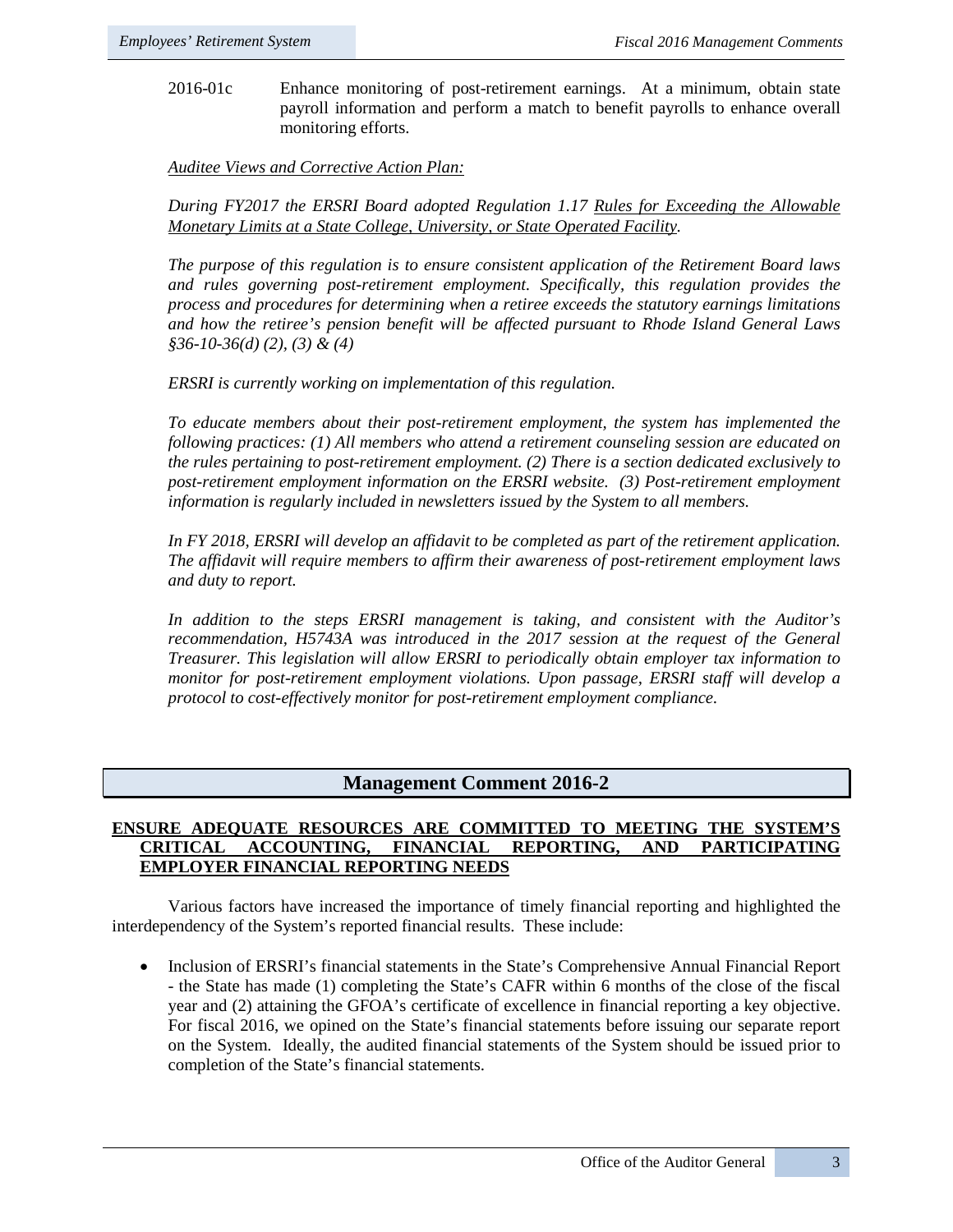- The ERSRI Board needs to adopt annual actuarial valuation results at its December meeting those actuarial valuations are dependent on audited operating results of ERSRI for the previous fiscal year.
- New COLA formulas that are dependent upon the System's operating results for the prior fiscal year.
- Compliance with GASB Statement No. 67 (applicable to plan financial statements) which requires final audited net position and other operating information for the determination of the net pension liability (assets) of the various plans within the System for disclosure in the System's annual financial statements.
- A significant volume of newly required financial reporting due to the implementation of GASB Statement No. 68 which requires the System to provide information for participating employers within the System's multiple employer cost-sharing and agent plans. In essence, specific information for each participating employer must be prepared, audited, and reported.
- An overall enhanced need and expectation by those charged with governance and the public at large for timely audited financial results.

Additionally, accounting and financial reporting requirements for governmental pension plans have grown increasingly complex, thereby demanding enhanced skills for both preparers and auditors as well as more time and effort to issue compliant financial reports.

These factors all point to a need to recommit resources and adhere to a comprehensive time schedule that addresses all the various interdependent financial reporting deliverables for the System.

The System has multiple critical accounting/financial reporting challenges that are ongoing and demand significant resources. In developing the timelines, we need to ensure that sufficient resources are committed to the tasks with effective monitoring to ensure compliance with those goals.

### RECOMMENDATIONS

- 2016-2a Assess the adequacy of staff resources available and committed to the significant accounting and financial reporting tasks facing the System.
- 2016-2b Develop and adhere to a comprehensive time schedule that addresses all the various interdependent financial reporting deliverables for the System.

#### *Auditee Views and Corrective Action Plan:*

*ERSRI recognizes the challenges, magnitude, and complexity of the complex financial reporting requirement for governmental pension plans. ERSRI has added additional accounting resources to address these reporting requirements in recent years. For example, in fiscal 2017 a dedicated Investment Accounting Manager was added to the ERSRI Investments/Administrative staff.* 

*ERSRI will continue to assess the need for additional accounting resources in future fiscal years, but must also adhere to the budgetary constraints that the System operates under.* 

*At the beginning of every audit cycle, ERSRI and the Office of the Auditor General approve a schedule of deliverable items that are required to prepare the financial statement and required*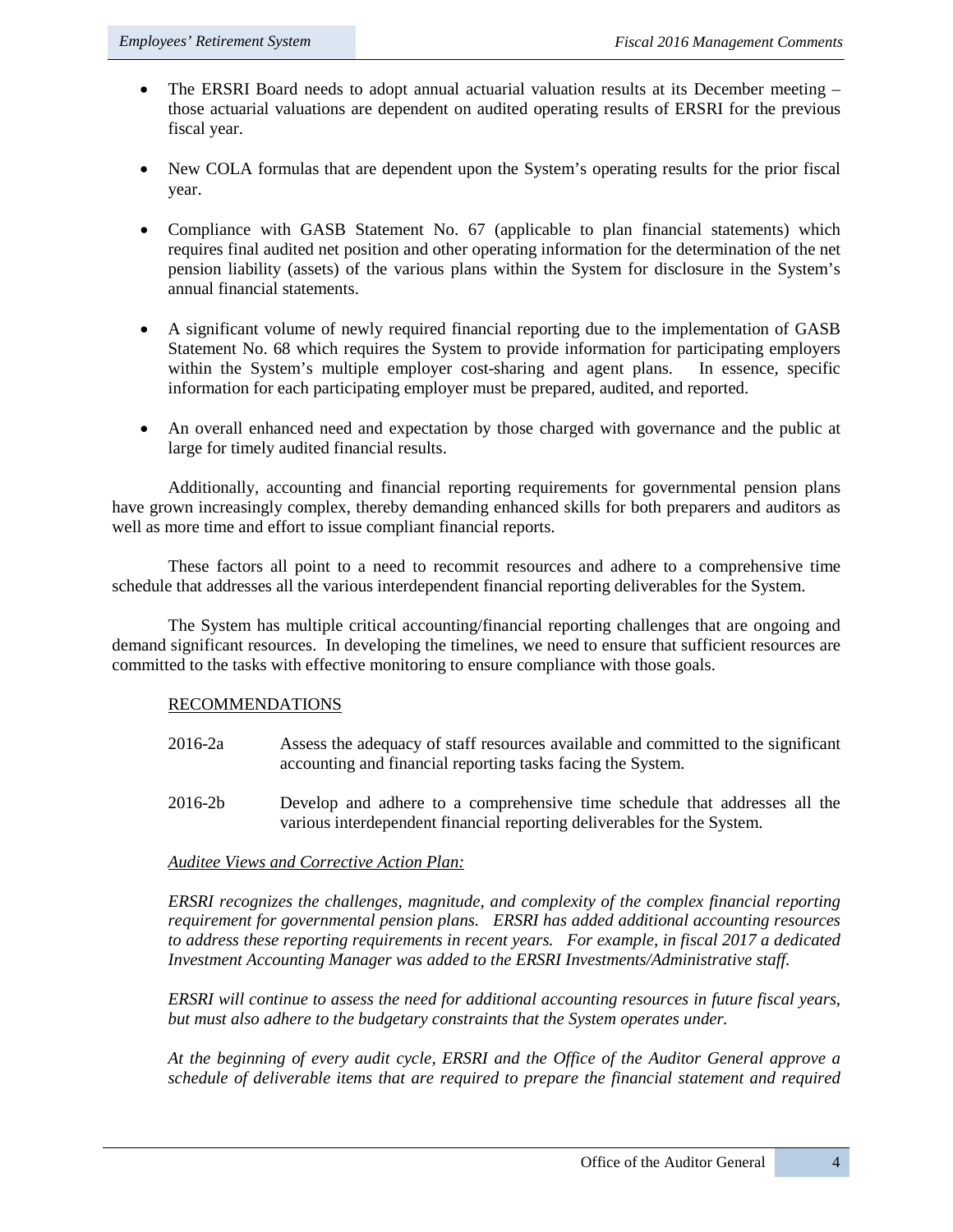*note disclosures of the System. The system recognizes the interdependency of other entities that rely on their information being reported in a timely fashion.* 

*The System is committed to continuing to produce its financial information in a time that is conducive to all interested parties. Also, the System is committed to continuing its positive working relationship with the Office of the Auditor General. ERSRI will consider adding additional resources to produce this information, but there is an expectation that the Auditor General's Office will have adequate resources to audit the administrative components of ERSRI, its complex investment portfolio, and present follow-up questions to the System in a reasonable timeframe.* 

*Regarding the ERSRI annual valuation, the ERSRI Board has approved valuations at its December Board meeting and the annual COLA percent as well for eligible employers are reported to the Board.*

#### **Management Comment 2016-3**

#### **PENSION FUNDING POLICY**

The Governmental Accounting Standards Board's (GASB) newly effective pronouncements (GASB Statements No. 67 and 68) regarding accounting for pension liabilities and related costs, had a significant impact on the financial reporting for governmental pension plans. One of the many provisions of these pronouncements particularly worthy of note is the "delinking" of accounting requirements from pension funding policies.

Previously, under prior statements issued by GASB for pensions, accounting guidance was also used as the basis for "acceptable" funding policies with GASB defining acceptable actuarial methods, amortization periods, etc. Under the newly effective guidance (GASB Statements No. 67 and 68) GASB only defines the **accounting** and disclosure requirements for pensions to be included in the financial statements of governments. These accounting measures are likely unsuitable for funding purposes and determining actuarially determined contributions. For example, the accounting measures for determining the net pension obligation to be included on a governmental statement of net position (balance sheet) reflects the fair value of pension plan assets at that date. For funding purposes, most plans use "asset smoothing" (generally over five years) that tempers the volatility in required contribution rates due to significant market valuation changes in any one year.

Consequently, most governments need a separate policy statement to guide their funding decisions over time, while using the accounting measures in their financial statements prepared in accordance with generally accepted accounting principles.

In response to the new GASB pension standards, organizations such as the Government Finance Officers Association and others are recommending that governments establish and adopt comprehensive pension funding policies, which outline all the key provisions designed to responsibly fund a pension plan and calculate the employer actuarially determined contribution.

In Rhode Island, pension funding policies are a combination of legislatively enacted statutes and other measures adopted by the Board of the Employee's Retirement System. The new environment requires accumulation of comprehensive pension funding policies that include statutory measures and other provisions adopted by the Board of ERSRI.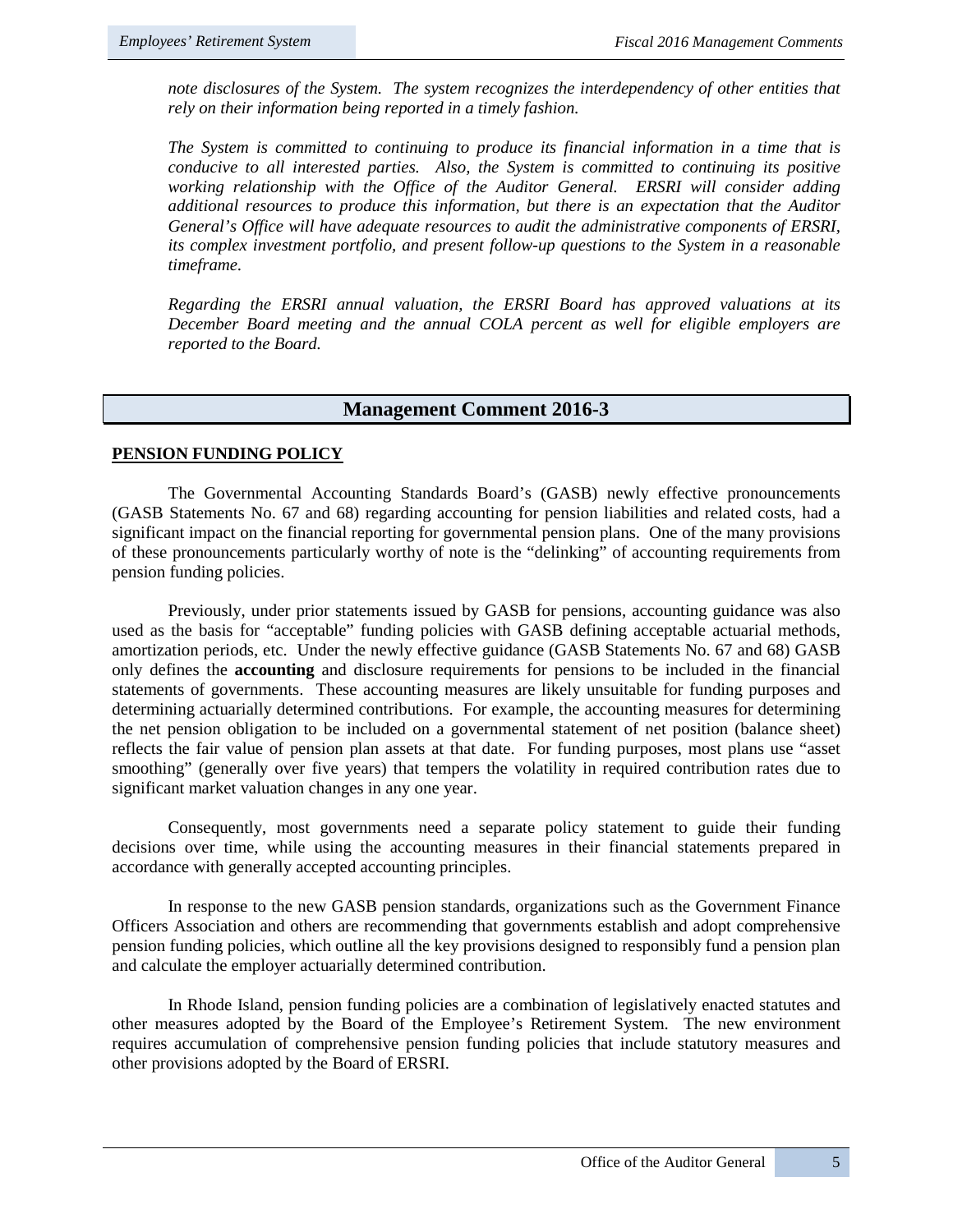#### RECOMMENDATION

2016-3 Develop and adopt a formalized pension funding policy that incorporates statutory provisions as well as funding and actuarial policies approved by the Board of the Employees' Retirement System.

#### *Auditee Views and Corrective Action Plan:*

*The ERSRI Board annually approves an actuarial valuation report as prepared by the System's actuary. Within the valuation of each Trust, the valuation report defines the System's funding policy and financing objectives. The approval of each valuation by the Board and the language that is prescribed in statute represents an acceptable funding policy.* 

*ERSRI will work with its actuary and legal counsel to develop a "formal" pension funding policy document that memorializes policies approved by the Board in its valuation and prescribed in RI General Law.*

# **Management Comment 2016-4**

### **SEEK FORMAL INTERNAL REVENUE SERVICE DETERMINATION OF THE QUALIFYING STATUS OF EACH DEFINED BENEFIT and DEFINED CONTRIBUTION PENSION PLAN**

Governmental pension plans operate under unique Internal Revenue Service (IRS) code provisions. Certain of these provisions relate to the taxable treatment of member contributions to the plan as well as benefits paid from the plan. The IRS has various requirements relating to a pension plan being established and maintained as a qualified governmental plan.

The System has not sought formal determination letters from the IRS confirming the qualifying status of all the System's defined benefit and defined contribution plans. The State did enter into an "Agreement as to Final Determination of Tax Liability and Specific Matters" with the IRS in 1994 primarily to resolve issues related to the prior withdrawal of contributions. That agreement addressed various plan compliance matters. TIAA-CREF, as the plan administrator/record keeper for the defined contribution plan, sought and received pro-forma plan type approval from the IRS for that plan but the approval was not plan specific.

Available information suggests that "best practices" for governmental pension plan administration include obtaining a formal determination from the IRS regarding the qualifying status of the pension plan and then maintaining such qualification consistent with IRS guidelines. The IRS, in a document released in November 2013, noted that although "submitting a request" for a determination letter is voluntary, there are compelling reasons to apply for one. For example, a favorable letter allows the plan to:

- minimize the risk that the IRS will disqualify the plan on audit because the plan document doesn't satisfy the applicable tax-qualification requirements, and
- use certain IRS correction programs to correct plan errors."

We understand that a large part of obtaining a formal determination requires submission of plan documents which address all the required areas of the IRS regulations. The Executive Director informed us that legal staff have begun accumulating all necessary plan documents with the intent of seeking a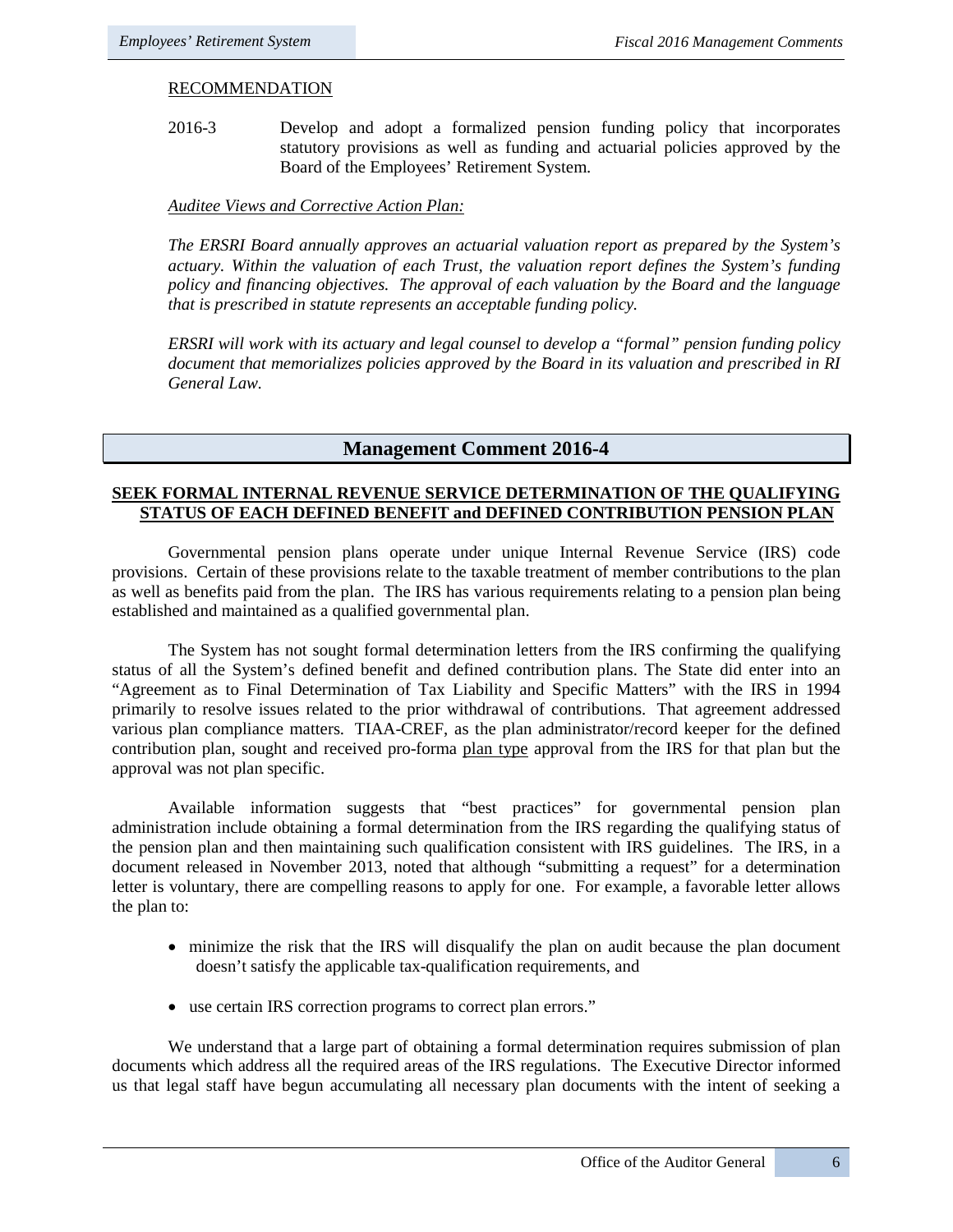formal determination. We are not aware of any information indicating that the plans do not meet the IRS requirements of a qualified plan.

#### RECOMMENDATION

2016-4 Seek formal determination letters from the Internal Revenue Service regarding the qualifying status of the System's defined benefit and defined contribution plans.

# *Auditee Views and Corrective Action Plan:*

*Regarding the defined contribution plan, the plan has an IRS approval letter dated March 31, 2014 reference TEGE:EP:7521.* 

*Regarding the defined benefit plan and as stated in the management comment, ERSRI has received a determination IRS letter entitled "Tax Liability and Specific Matters" dated February 4, 1994 in which the IRS noted that the plan is intended to be a qualified plan under section 401(a) of the IRS code. As required by the letter, Rhode Island General Laws were amended in the 1994 legislative session to add RIGL 36-8-20 Internal Revenue Code Qualification. In addition, the Plan meets the definition of a Governmental plan as defined by IRS under sections 414(d) and (h), and 415.*

*However, ERSRI recognizes that receiving a formal IRS determination letter for the defined benefit plan is generally accepted as a "best practice". Management will engage tax counsel in FY 2018 to develop a workplan to submit a formal request for determination to the IRS.* 

# **Management Comment 2016-5**

### **SYSTEM ADMINISTRATIVE COSTS**

The administrative costs of operating the retirement system are allocated to and paid from the plans within the System. These include the (1) direct costs of operating the System such as personnel costs for employees of the Retirement Division, actuarial, custodial and investment manager fees, and (2) allocated personnel costs for certain members of the General Treasurer's staff who spend a portion of their time on retirement system related activities.

The Employees' Retirement System Board should formalize a policy regarding which administrative costs are to be paid from the plans within the System. This would provide guidelines for the consistent determination and allocation of such costs to the System in keeping with the Board's fiduciary responsibility. The administrative costs charged to the System are a component (albeit small) of the calculation of the actuarial rate of return which is an important element of the actuarial valuations performed of the plans and a determinant of whether a cost of living adjustment (COLA) will be paid and the amount of such COLA.

A formal policy would additionally provide guidance when either unusual or new expenses arise and a decision must be made regarding whether the item should be charged as an expense of each pension trust. Recent examples include legal defense fees related to challenges to the enactment of the Retirement Security Act of 2011.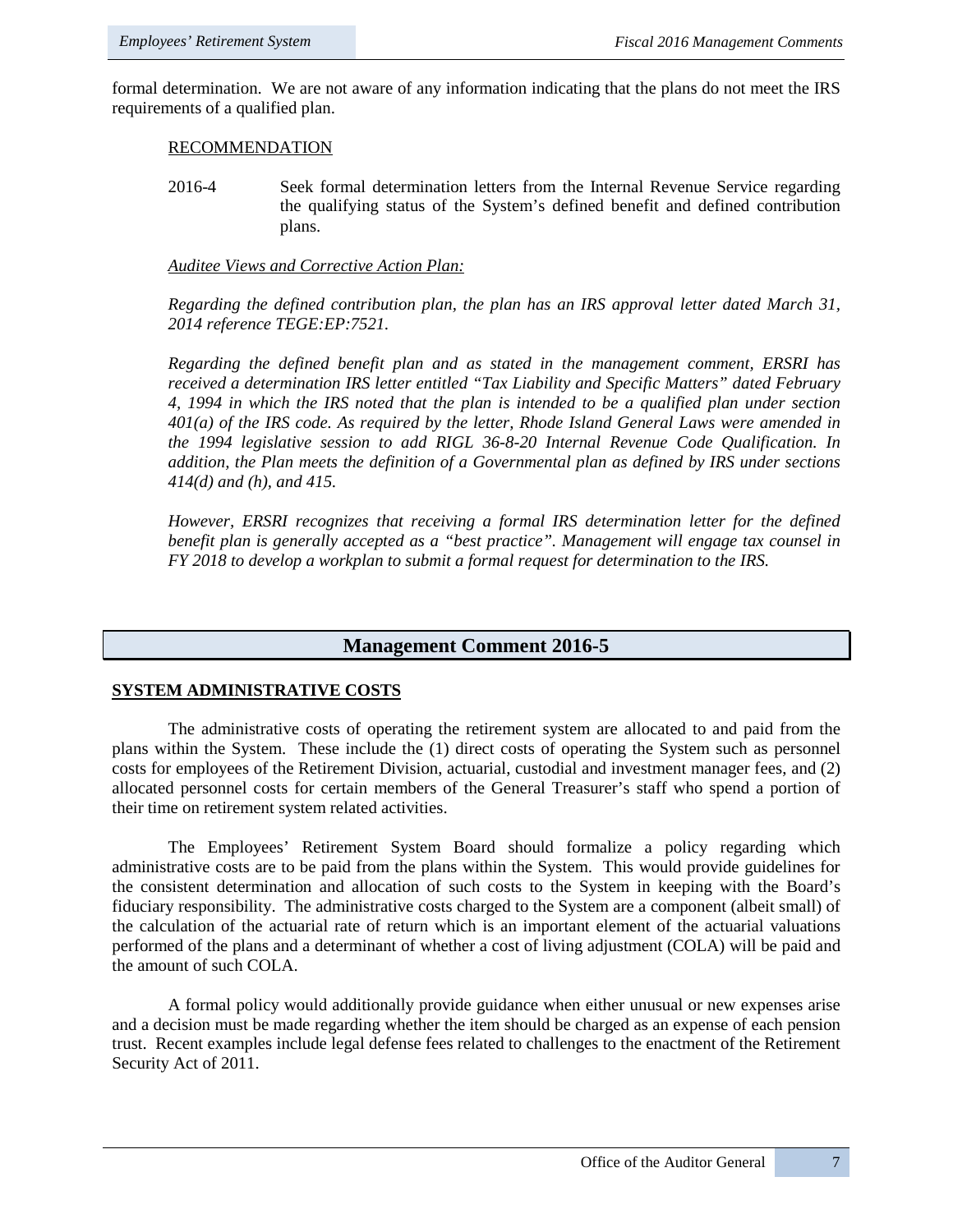Additionally, there are other trust funds in addition to the Employees' Retirement System, which could receive an allocation of certain costs if the goal is to equitably distribute such costs based on proportionate effort. For example, the OPEB Trust funds were created in fiscal 2011. Currently, applicable investment custodial fees are allocated to the OPEB Trust funds; however, no General Treasurer investment division costs are allocated - unlike the allocation to the Retirement System trust funds.

As fiduciaries of the plans within the System, the Board's approval of administrative costs would supplement the annual legislatively approved appropriation for the System from a restricted receipts account within the State's General Fund. A formal policy statement would guide (1) which costs are deemed appropriate as expenses of the various trusts within the System and (2) the equitable distribution of such expenses when shared by multiple plans/trusts.

#### RECOMMENDATION

2016-5 Formalize ERSRI Board policy regarding administrative costs to be charged to the Employees' Retirement System.

#### *Auditee Views and Corrective Action Plan:*

*Regulation 1(A) 5(10) of the Employees' Retirement System of Rhode Island provides authority to the Retirement Board to approve an annual budget. ERSRI management has continued to provide clarity and detail regarding allocation of expenses of System to the board during the budget approval process. Additionally, through the new recently adopted board sub-committee structure, the annual proposed budgets will receive a new level of detailed scrutiny from board members on the administrative sub-committee prior to the budget proposal reaching the full board.*

# **Management Comment 2016-6**

### **COMPLETE IMPLEMENTATION OF THE INFORMATION TECHNOLOGY GOVERNANCE AND STRATEGIC PLAN**

ERSRI has created an Information Technology Governance and Strategic Plan for the oversight of the Employees' Retirement System of Rhode Island, which has been partially implemented. Due to the recent and significant changes to the ERSRI information technology environment with the implementation of the Ariel and Microsoft Dynamics applications and use of a third party payrollprocessing service, it is critical that ERSRI completes implementation of the IT governance and Strategic Plan. The plan, as well as associated procedures, is additionally important due to the nature of the "cloudbased" Ariel, software-as-a-service model structure now in place.

Implementation of the plan would ensure that security, operational documentation, program change controls, user access rights, disaster recovery, data back-up, and equipment aspects of the System's overall IT governance structure have been adequately addressed and monitored.

#### RECOMMENDATION

2016-6 Complete implementation of the IT Governance and Strategic Plan developed for ERSRI.

*Auditee Views and Corrective Action Plan:*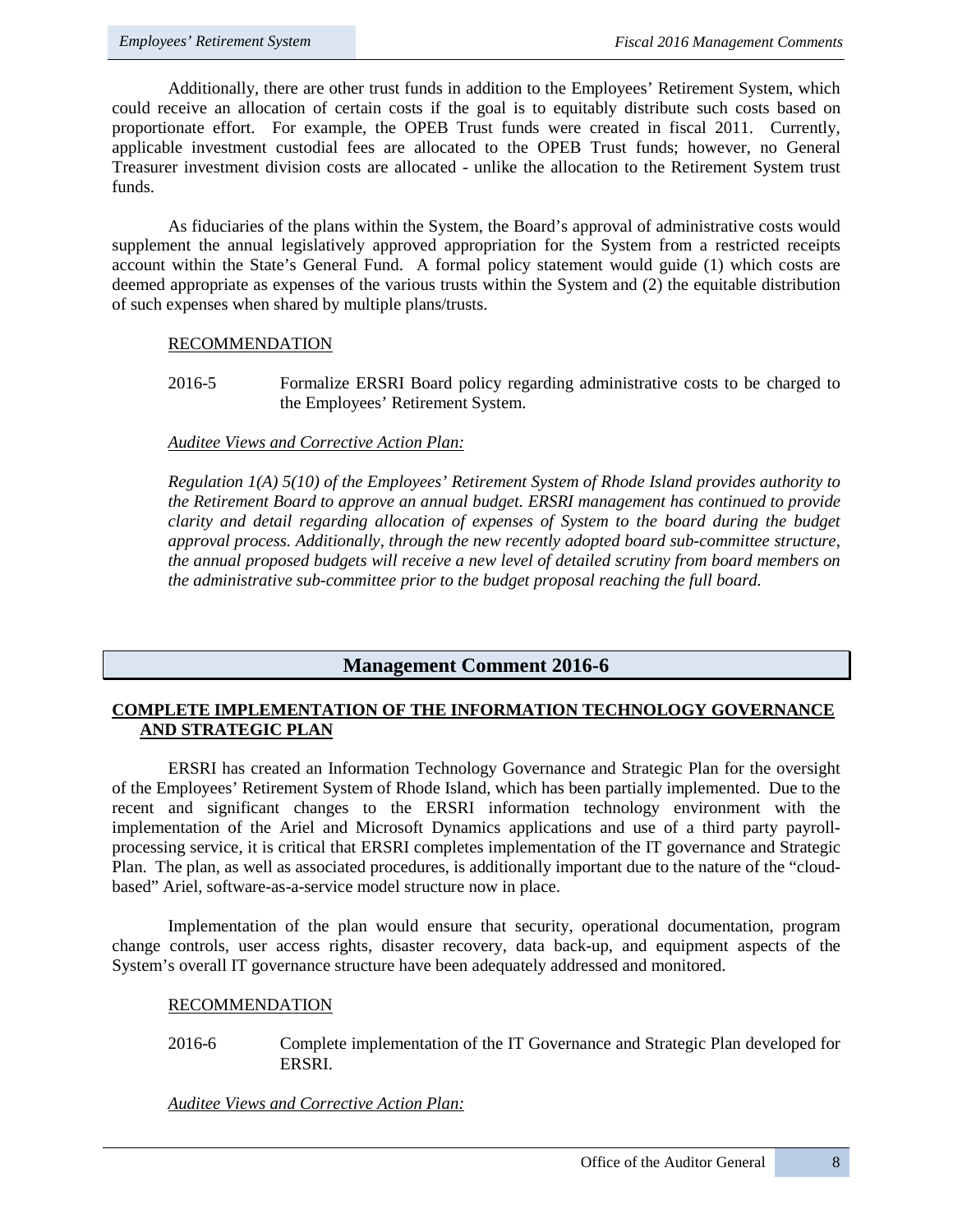*The Information Technology Governance and Strategic Plan is a comprehensive and evolving document. As noted, the System entered an agreement with a new IT vendor that transitioned ERSRI from its legacy systems to a new line-of-business, accounting and payroll platform.*

*Revisions have and will be made to the plan to ensure that it is reflecting the changing IT environment of ERSRI. The plan will be fully implemented after the new "IT system" is completely implemented to incorporate any necessary changes. In FY 2017 ERSRI will continue to identify the appropriate resources necessary for implementation of the plan.*

# **Management Comment 2016-7**

#### **REQUIRE ELECTRONIC REMITTANCE OF CONTRIBUTIONS TO THE SYSTEM**

Member contribution data is uploaded to the ANCHOR computer system electronically; however, municipal employer units remit their contributions to the system by mailing a check to the System. The System should require electronic remittance of employer contributions to speed their availability thereby limiting the need to liquidate investments to meet the monthly pension benefit payroll. The impact on employer units should be minimal, since most are already remitting federal and state withholding taxes and FICA contributions electronically as required by federal and state law and the cost to effect an electronic ACH payment is less than the cost to process a check. A change to the General Laws may be required to mandate electronic remittance of contributions for member units.

Additionally, the System should seek amendment to the General Laws, which currently requires that contributions to the System be remitted by the 15th of the month following the month in which the payroll was paid. Requiring remittance of contributions electronically within five business days of the payroll date would speed the availability of contributions to the system and is generally consistent with the remittance requirements for federal, state and FICA taxes paid by employers.

Accelerating the timing of contributions remitted to the System is important to minimize the amount of investments that need to be liquidated each month to meet the System's pension benefit payroll.

#### RECOMMENDATIONS

- 2016-7a Require member units to remit contributions to the System electronically rather than by check.
- 2016-7b Seek amendment to the General Laws to require remittance of contributions by employers within five business days of the payroll date.

#### *Auditee Views and Corrective Action Plan:*

*The reference in the management comment of liquidating investments each month to meet pension benefit payroll has limited, if any, relation to the timing of receipt of contributions. However, we do agree that the System should collect contributions electronically. The replacement line-ofbusiness and general ledger systems will establish a process for the electronic remittance of contributions.*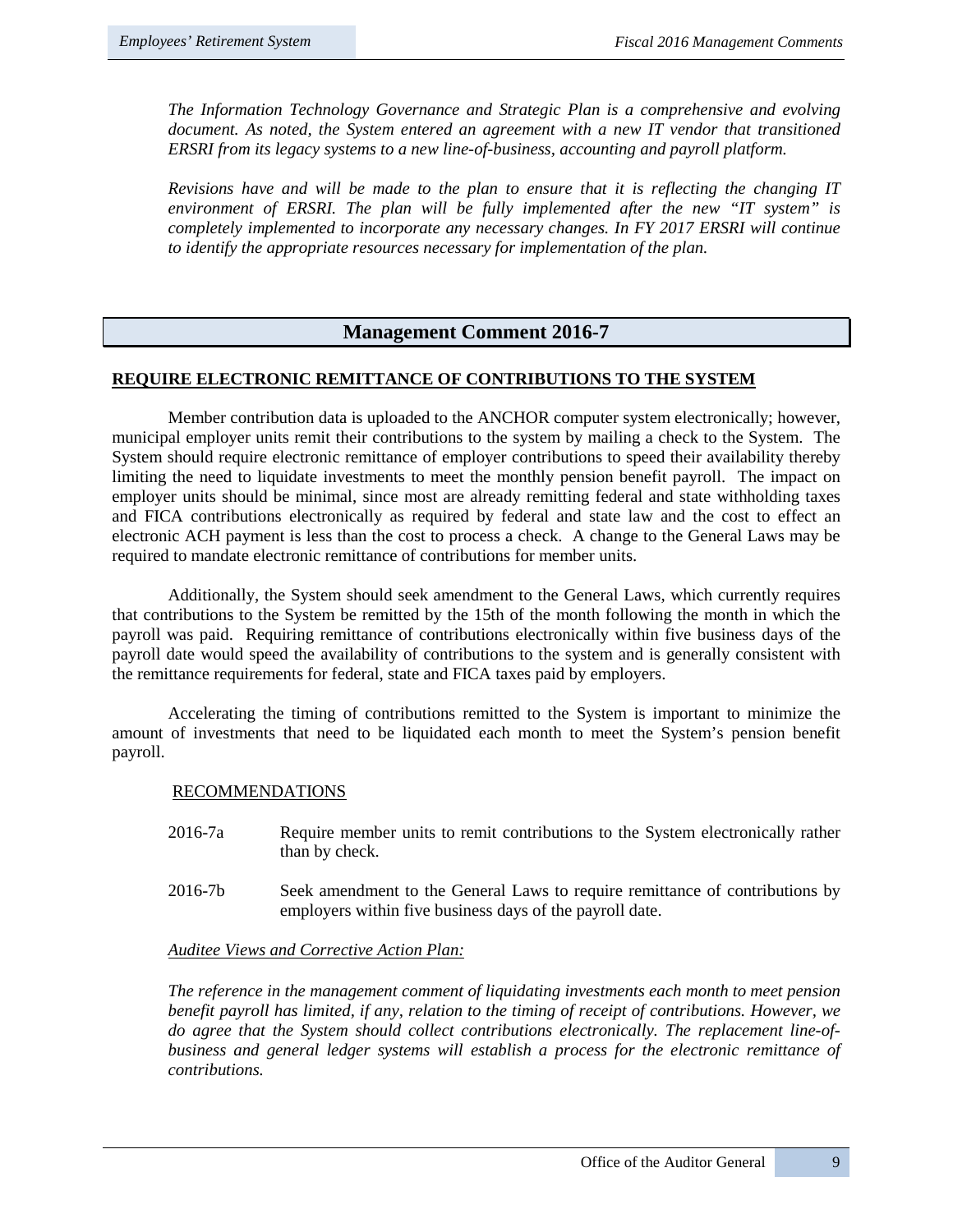*The Board's legislative subcommittee proposed language for submission in the 2014 session regarding the timing of contribution payments. The legislation sought to collect contributions from member units in a shorter time period than currently prescribed in Rhode Island General*  Laws. Subsequently, due to the constraints of the pending pension litigation, this proposed bill *needed to be tabled pending outcome of the proposed settlement. In FY2017 the System will request that the Board review and propose revised language that would allow for the submission of retirement contributions to be made to the System in significantly reduced time.*

### **Management Comment 2016-8**

#### **PROMULGATE AND CODIFY POLICIES FOR VARIOUS PENSION ADMINISTRATION ISSUES**

Administration of the System is largely governed by specific statutes regarding membership, required contributions, actuarial matters, and benefit provisions. However, in certain instances, statutes are not specific to all situations and therefore various issues require judgment, interpretation of various statutes individually or collectively, consultation with the System's actuary, or decision by the ERSRI board. At times, precedent and past practices are used to guide various administrative decisions. The System has promulgated regulations covering a number of areas. We believe these regulations should be expanded to codify various policies which have been either formally or informally developed, and others which have not yet been established. Examples of the types of policies recommended for codification include:

- Determination of service credits for part-time employees;
- State employees who accrue service credits and then become members of the judiciary;
- Permitted post-retirement employment;
- Actuarial reductions taken in computing amounts paid to a beneficiary when a member dies in service; and
- Frequency of actuarial audits.

We recognize that ERSRI has accelerated the process to formalize and codify various policies and procedures and acknowledge this is a significant endeavor due to the complexity of the administration of the retirement system. However, that complexity supports the need to document and codify the many policies and procedures utilized in administering the System.

#### RECOMMENDATION

2016-8 Codify all existing polices and promulgate various informal policies used in the administration of the System.

#### *Auditee Views and Corrective Action Plan:*

*ERSRI is and has been in an ongoing effort to codify rules. ERSRI prioritizes the delivery of rules given the order of magnitude of an affected procedure or issue.*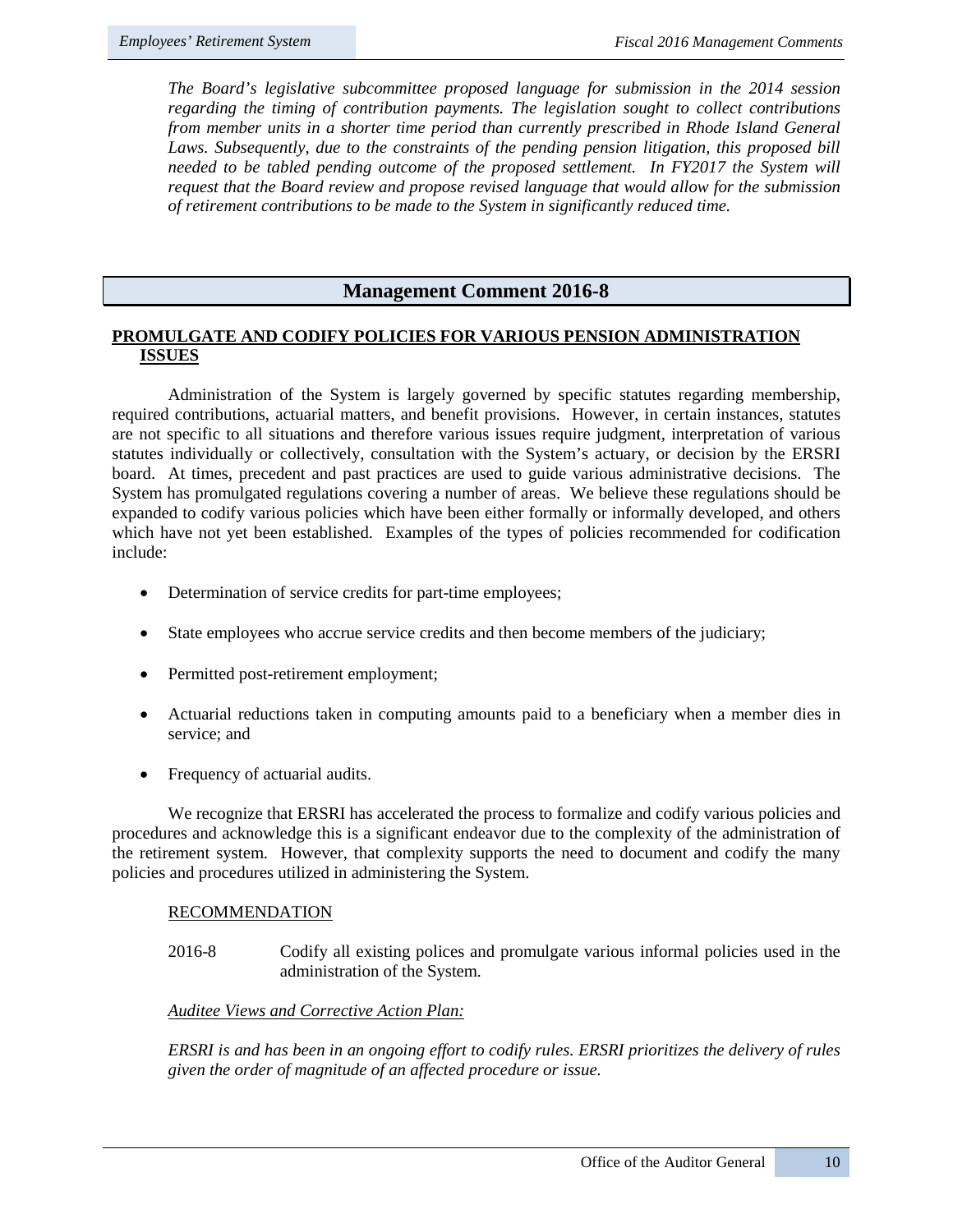*ERSRI regularly publishes regulations that are approved and promulgated by the Board. Additionally, information impacting the membership is posted on ERSRI's website. ERSRI continues to update regulations and members' handbooks to support current business needs and will continue its work to codify various policies used in the administration of the System.* 

In the 2017 fiscal year, ERSRI conducted a comprehensive governance study led by a national *firm with expertise in public retirement system board governance.* 

*As a result of the study, the Board adopted a subcommittee structure which will enhance board governance by allowing the Board to apply focus to core areas of administration, governance, and member services.* 

*Consistent with the auditor's recommendation, Management anticipates that a key result of this enhanced governance structure will be the adoption of more formalized policies across the enterprise.* 

*By way of example, the newly created Governance subcommittee promulgated Regulation 1.17 Rules for Exceeding the Allowable Monetary Limits at a State College, University, or State Operated Facility in FY 2017 in order to enhance reporting related to MC 2016-01c.* 

# **Management Comment 2016-9**

# **REVISIT THE SYSTEM'S ANNUAL REPORT PROCESS**

The System prepares an annual report as required by Section 36-8-8 of the General Laws. The report is to be submitted to the governor and legislative leaders "before the first day of December in each year… for the fiscal year of the state preceding said date".

The System should revisit the current annual report process with the aim of ensuring information is available in the most timely and efficient manner. We suggest the System explore amendment of the section of the General Laws (36-8-8) regarding the annual report, to reflect a more current view towards the timeliness of financial data and also modify the other types of data currently required, which is not provided in the System's annual reports. Further, the mode and manner in which System information is made available has changed dramatically since the enactment of the General Law provision. Audited financial statements are available on-line immediately upon completion of the audit and actuarial valuations are similarly made immediately available on-line upon acceptance by the Board. Consequently, a separate communication including these items a year or more later becomes redundant and unnecessary.

The System may also wish to consider a "popular report" that is intended to provide a more summarized overview of the System's key financial information which could be appropriate for communication to members of the System and the general public. Other State retirement systems have issued "popular reports" and the Government Finance Officers Association has guidelines on the recommended content of such reports.

#### RECOMMENDATIONS

2016-9a Revisit the current annual report process with the aim of ensuring information is available in the most timely and efficient manner and propose revisions to the